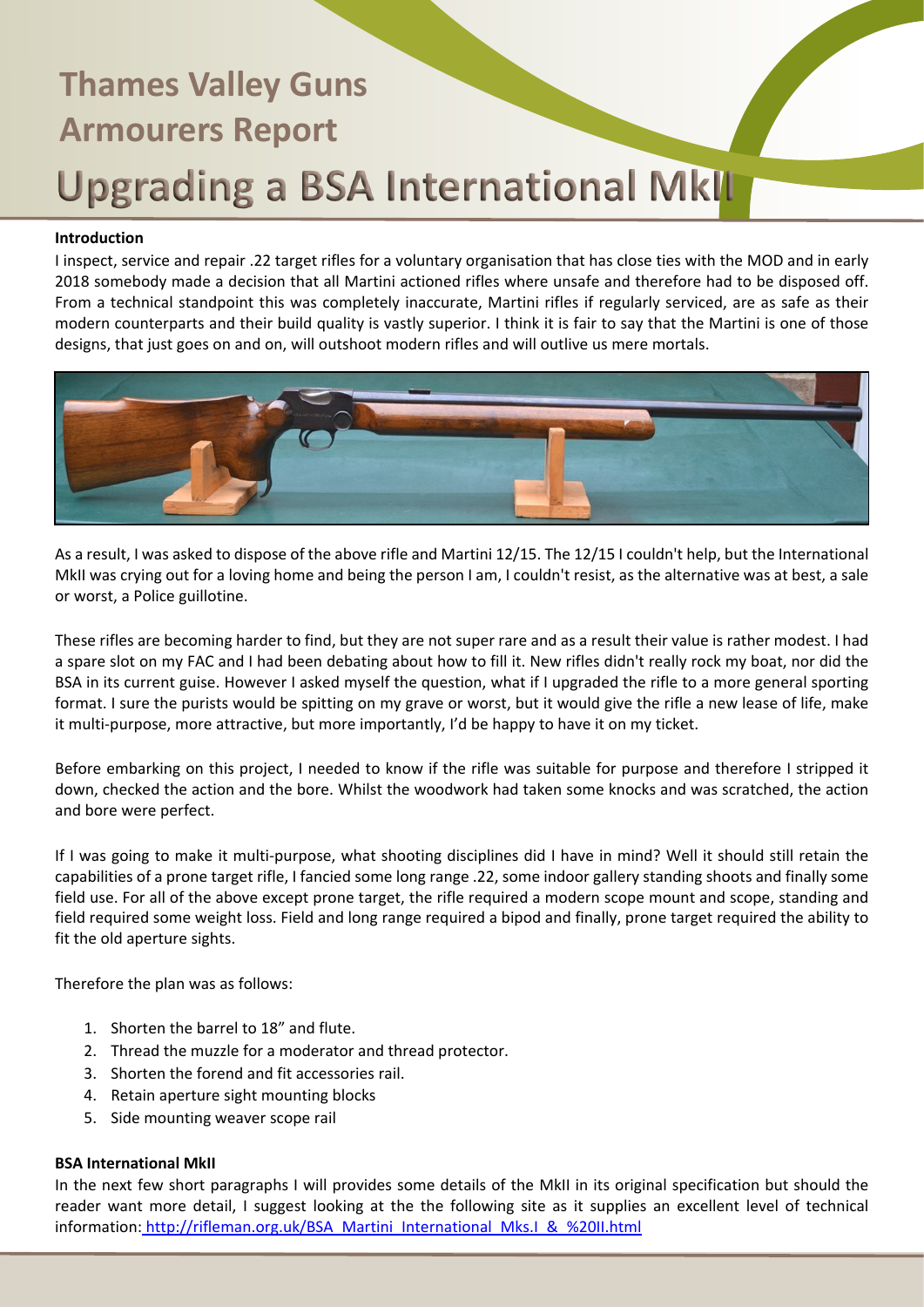

The BSA MkII came originally in two types, a heavy & light barrel version. The rifles overall length is roughly 44.0", with a barrel length of 28.0", weight was a hefty 14.0lb and rifling was six groove with a 1 in 16" twist.

Unlike the small frame Martini's such as the BSA 12/15 the MkII had a much more substantial and larger frame. The trigger/breech block housing is much longer and supports a sophisticated and adjustable trigger mechanism with a spring loaded ejector.

The forend, although much bigger, secures to the barrel in the same way as the small frame BSA's with a single large screw, screwing directly into the barrel. The butt is also fairly substantial, made from nice walnut and it secures to the receiver in a similar way as a Lee Enfield No4. The pistol grip has a palm swell and on the cheek pad there is a small groove which permits the cleaning rod to enter the rear of the receiver for cleaning purposes.

The rear aperture sight was a Parker Hale PH25B and was secured using a receiver side rail. A traditional block was used for the foresight assembly and a further two blocks were fitted along the barrel, should the user wish to fit a scope.

In summary this is a classic target rifle that is now seventy years old, however many will say, these rifles represents the epitome of .22 heavy target rifles and even with today's modern designs, will easily stand their ground in terms of accuracy.

### **Upgrade - Barrel & Receiver**

Whilst I haven't altered the receiver in anyway, to make this rifle more multipurpose I had to lower the rifles weight and therefore I decided to reduced the barrels length to 18.0". Depending on the .22 cartridge used, the typical standard .22 propellant is burn out after 12" and therefore 18" was a balance between weight and maximising the cartridges performance. To reduce the weight still further, but not impact on performance in any way, I also fluted the barrel as can be seen in the bottom left image.

As the rifle was going to be used for field work, a moderator was required and therefore the muzzle was threaded for a moderator and fitted with a flush fitting thread protector.

The barrel had been drilled and tapped for scope blocks in its original format and therefore I decided to retain not only the holes but also the blocks to permit an element of flexibility, should I want to add any other attachments.

As I planned to fit a scope, I had ordered a scope mount which had a cerakote protective finish and therefore I decided to have the barrel and receiver cerakoted to match. Although a break from the traditional blue, cerakote would provide a superior protective finish in the field.





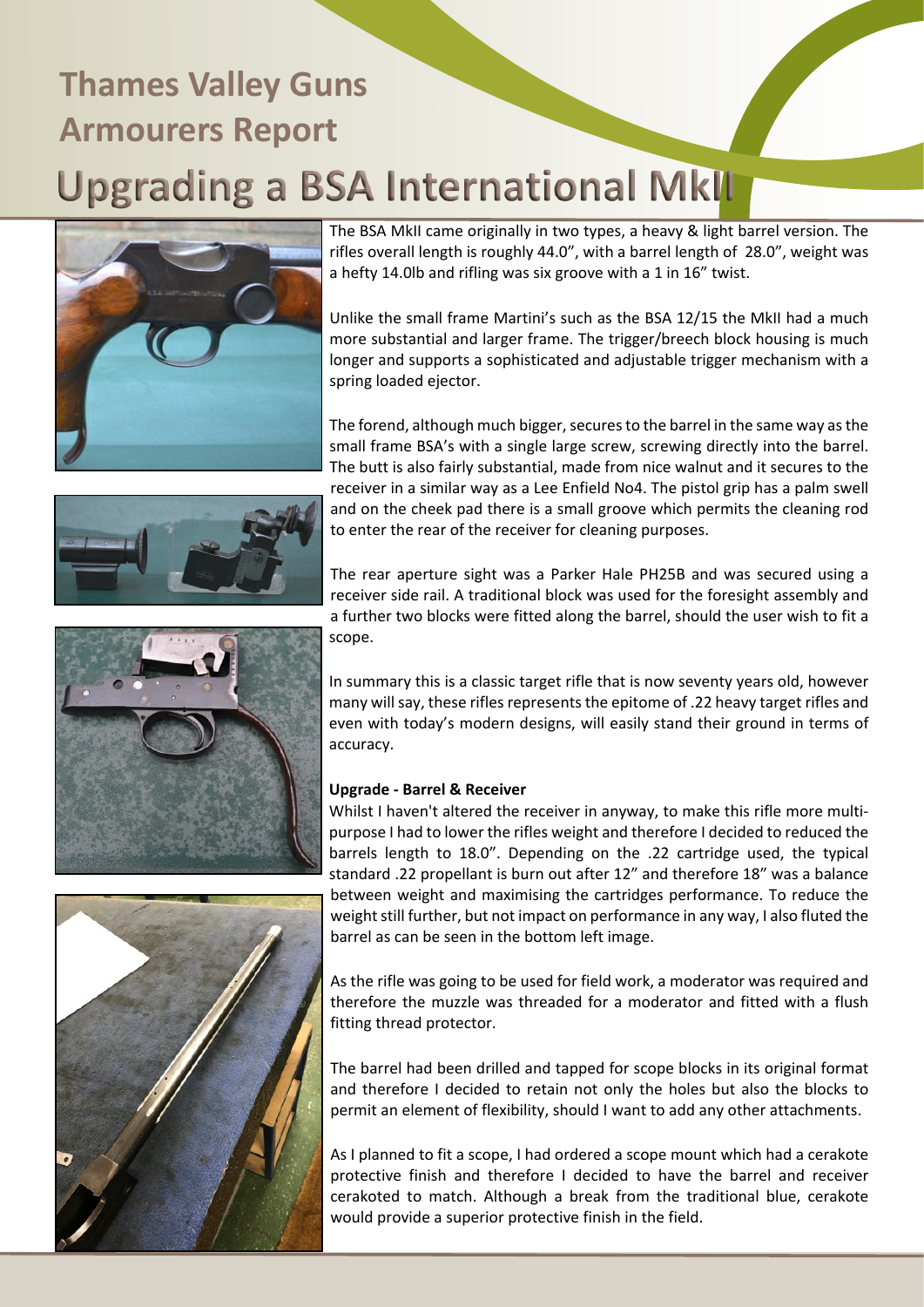### **Upgrade - Butt**

My plans to upgrade the butt was minimal with my main focus to remove all the old varnish finish and restore the butt to its former glory. However I had considered a modern recoil pad but believe it or not, there wasn't one available, that was big enough and therefore I was lumbered with the original BSA pad. Not a problem but it had seen better days.

Another fitting was the Parker Hale element holder which secured to the bottom of the pistol grip, but as part of the restoration I decided to omit the holder as a scope would be used for the majority of time, therefore making the holder somewhat redundant.

### **Upgrade - Forend**

The forend had seen the most of the previous owner damage, an amateur attempt at fitting an accessory rail, sling swivel and full length barrel bedding had caused a fair amount of damage and now had to be repaired. With the 28.0" barrel being reduced to 18.0" there was an opportunity to reduce the forend's length and in turn remove some extra weight. The old bedding material was removed, the sling swivel hole plugged and the accessory rail cleaned up and correctly fitted.

Once repaired, the forend had to be cut to length, providing the correct handling, the correct size in relationship to the new barrel length and the correct profile.

The old accessory rail had to be stripped, cleaned up and refitted, filling in any gaps that where left from the amateur fitting.

#### **Scope Mount & Bullet Holder**

The scope mount and bullet holder was purchased from a Australian manufacturer, retailing on eBay. Delivery was really good, taking only a week, but this was reflected in the added shipping costs. There is an alternative mount available from the "shooting shed" here in the UK but by the time I had identified this source, I had already purchased the "Aussie" model.

I had ordered a weaver style base and upon arrival it was clear the aluminium build and cerakote quality was of good quality. There was no burrs, sharp edges or tooling marks, which impressed me. On the side of the mount was engraved the words "BSA International", which I thought was a nice touch. The mount secures to the receiver using the same screws as the original rail, but new mounting

screws are supplied as the original aperture sight screws are of a narrow tapered design and therefore unsuitable for the new mount. Once fitted the mount is very sturdy and with a 130mm rail, will support most scopes.









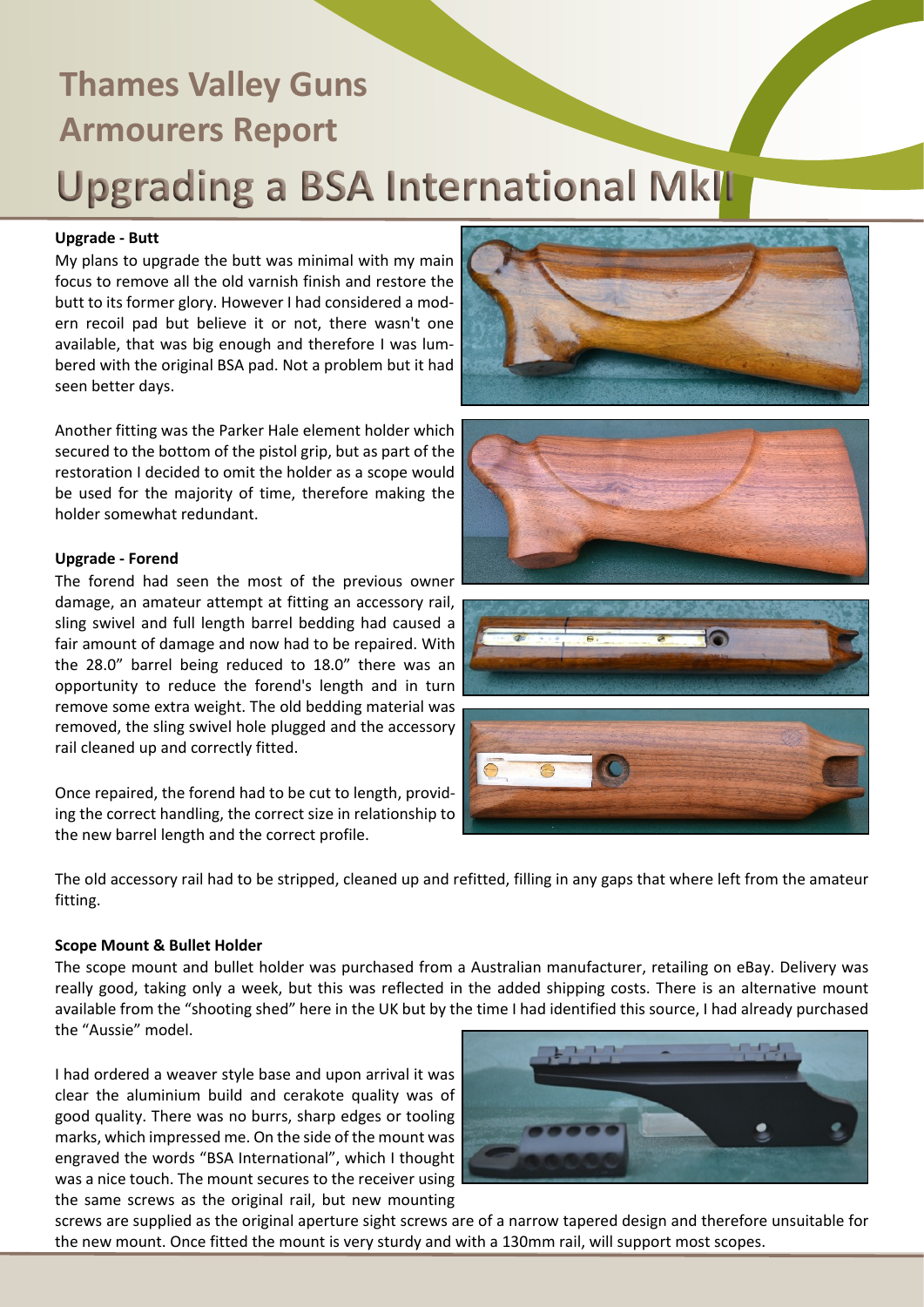Although not 100% sure about its purchase, I went ahead a brought a replica bullet holder. Designed for the target shooter, it would certainly come in handy for any gallery or long range shooting but would be unsuitable for any field use. Build and finish was very good, but it is manufactured from a casting and therefore there is some minor porosity, which to honest was not a problem.

### **Optics & Rings**

I purchased a Nikko Stirling 4-16x50 Diamond LR (long range)scope for this rifle. Price wise this is not a expensive scope at a shade under £250.00 and therefore it can be classed as a budget model. The decision to purchase this scope was



based on cost, performance and type of rifle it was to be mounted on, with cost being my primary decision making factor. This rifle is only worth around £250, but I was adding a further £700 for the barrel work, re-proofing, cerakoting, mount and the rings, let alone labour time, so you can understand why I didn't want to spend a small fortune on a scope.

I have had some experience of the Nikko range and as long as you realise they are a budget scope, then value for money, they are pretty good. From a performance standpoint x16 magnification was fine for a .22 rifle shooting out to 100-120yrds, tactical drums are essential, so you can dial in the exact distances and not aim off. Nikko call their reticule, "Holdfast" and it is etched into the glass and uses a series of small lines that match known ammunition types and their ballistic drop. Lens quality is good, but this is where, one must remember, "what you pay for is what you get" but for ranges out to 120yrds it is more than adequate.

At the rear of the ocular lens is a fast-focus eyepiece, forward of this is the magnification ring with raised segments which provides a reasonable good grip and altering the magnification is fairly smooth. Elevation and windage turrets pull up to unlock and push down to relock. The large elevation drum has a zero stop feature with 1 click equals ¼ MOA, However whilst one complete revolution on the drum produces 20MOA, my scope only managed 16 MOA before it hit the stop, which is 63 clicks and not the advertised eighty. However that may be because I have not zeroed and set the scope yet. Operation of the drums is very good. On the left of the saddle, is the combined parallax and rheostat drum which provides red and green illumination to the holdfast reticule. As I have no plans to use the rheostat, I removed the battery to prevent any long term damage.

It is at this point, I feel I must add a small observation. I personally found the parallax drum difficult to grip and therefore somewhat stiff to rotate. If Nikko used the knurling found on the focus ring, it would be much more suitable. The scope has a 30mm tube and a 50mm object lens, personally I would have preferred 44mm, but beggars cant be choosers. One final note about influencing my decision about this scope purchase was the big but low profile drums. The BSA is a big twenty two and its large action, couple with a large butt and scope, makes for 10" between the heal and the top of the scope.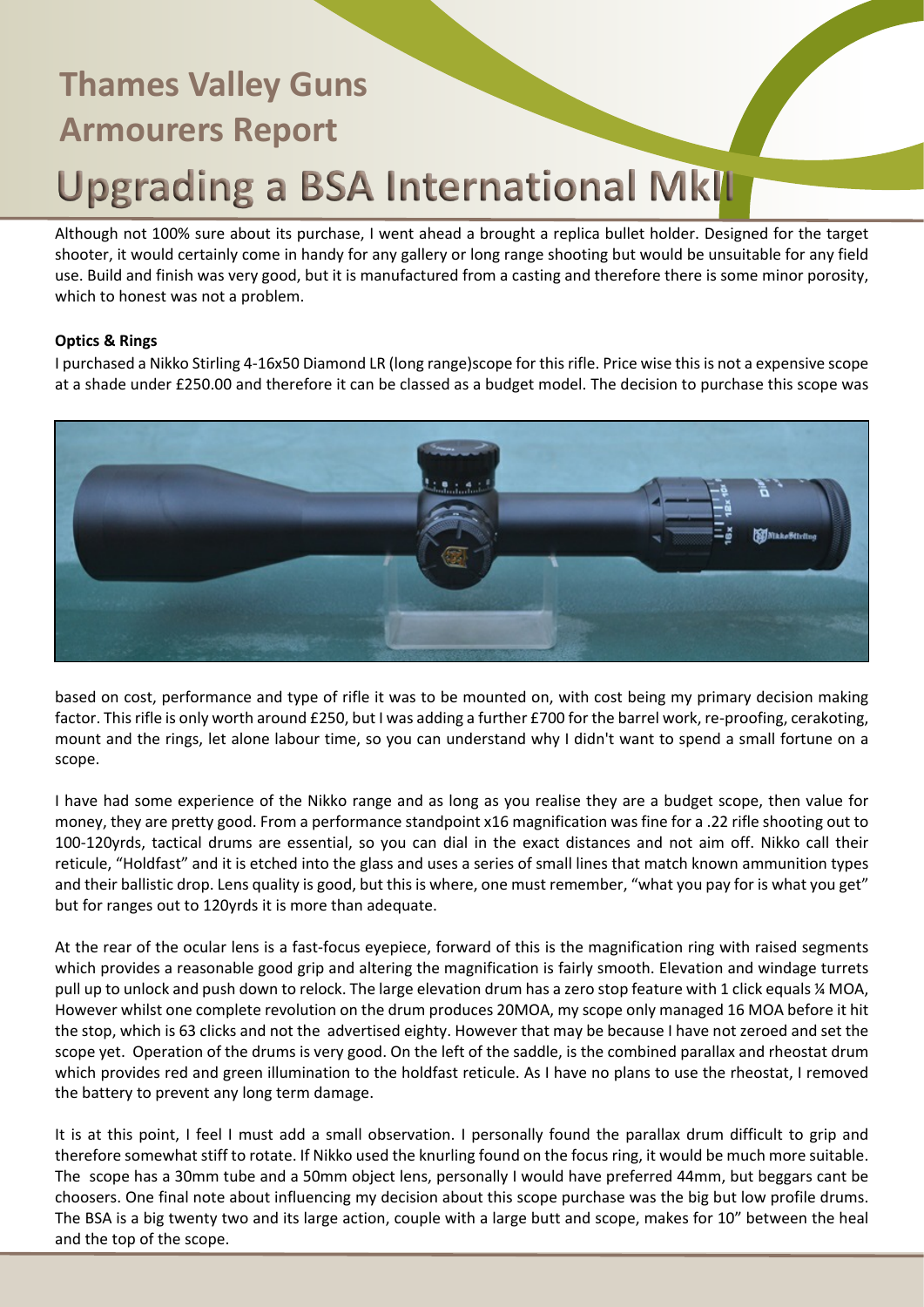#### **Final Build**

The original rifle weighed 14.0lbs and with the various modifications that has been reduced to 11.9lb, together with the scope. The barrel is now 18" and the overall length is 33.0" without the moderator and personally, I think this rifle is far more practical for modern use and in the various disciplines that I intend to use it for.

I didn't test the rifle before I went into this project which maybe with hindsight was a little rash but with all my



customer work, I have less and less time to work with my own rifles. To make the project more interesting, maybe I should have tested the rifles accuracy at 30, 50 75 & 100 yards and done the same after the modifications where completed. Likewise also measured muzzle velocities with the 28" barrel and then the 18" to reflect the difference. However, experience has taught me that long .22 barrels actually reduce velocity slightly with standard velocity rounds. As the propellant burns out, available energy is reduced, yet the bullet still has to overcome the resistance of those last few inches of barrel.

The modified forend was now only 9.5" long, had a much more rounded forend, with a more long and low angle leading edge up to the barrel, which gave a much more dynamic profile. The accessory rail was now a mere 2.0" long, but sufficient for a QD block and stud which allowed the fitting of a small Harris 6-9" bipod. The butt had the old decorative white spacers and the element holder removed, so the butt and butt plate matched the matt finish of the cerakote.

The scope bracket and rail was superb and once secured to the receiver, was locked solidly in place. The Rechnagel low 30mm rings complimented the bracket well and permitted the scope to fit at the correct height and with the correct eye relief.

#### **Accuracy Test**

The accuracy test was done at 40, 60 , 80 and 100 yards, shooting from a bench and fully supported. The rifle was fitted with a moderator and Eley Sub Sonic ammunition was used for the test. Initial zeroing was done at 40 yards, thereby allowing the drum to be set to zero prior to recording the various range graduations.

To be be honest this grouping session was simply to zero the rifle and to see what the rifle was capable of achieving. The first 3rd group shot at 40yrds achieved this 8.0mm group, which was exactly what I had anticipated with repeated attempts, produced similar groups,